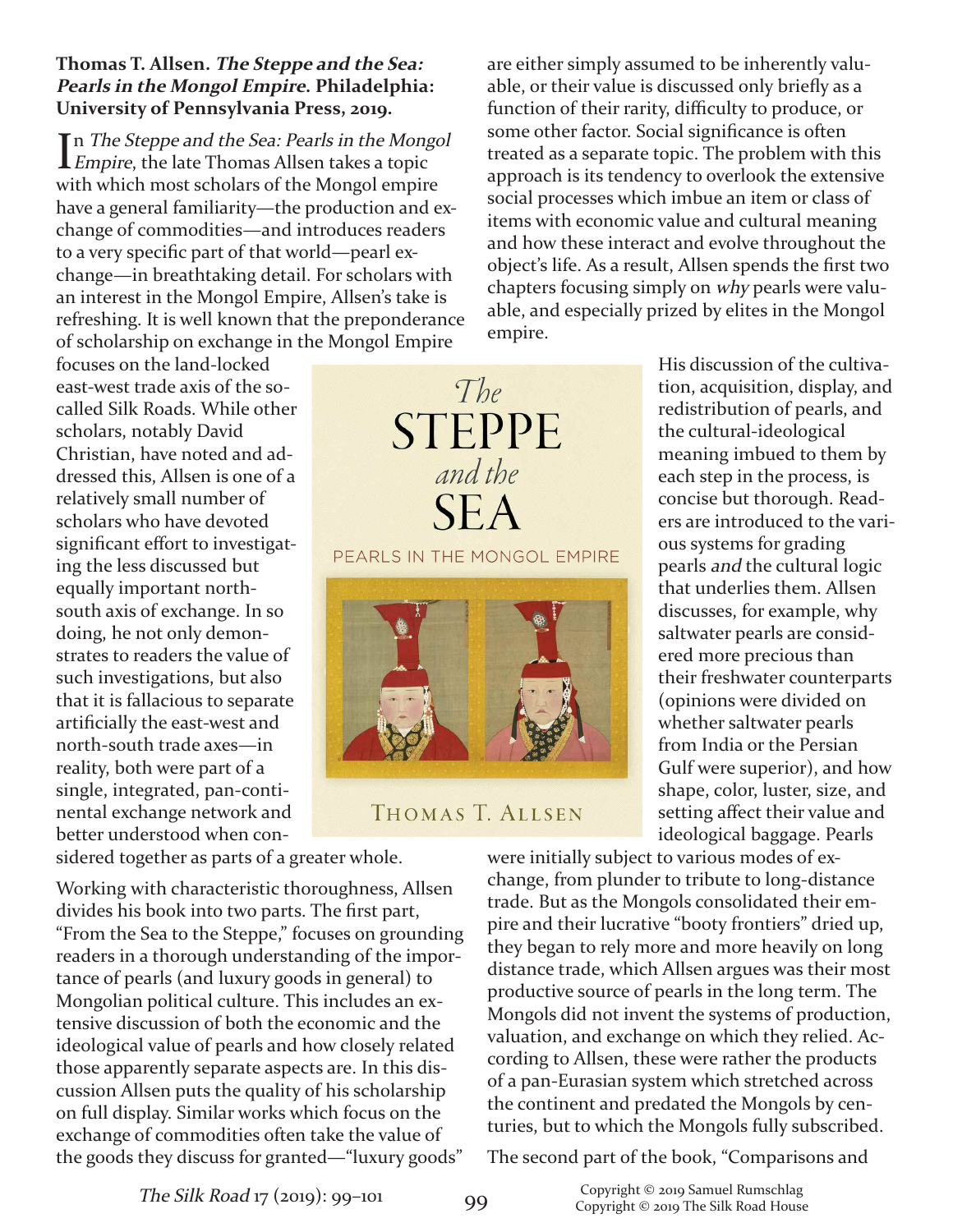Influence," discusses the circulation of pearls within the Mongol empire with an eye to explaining how participating in the pan-Eurasian pearl trade influenced Mongol elite culture and behavior in the long term. Central to this discussion is how the empire's active engagement in seaborne trade was interconnected with the overland trade routes the Mongols are better known for overseeing. As alluded to earlier, Allsen argues that it is inappropriate to partition terrestrial and maritime trade activities artificially (124) and doing so has led to another inappropriate overemphasis: the Mongols' military power over their commercial power. According to Allsen, seaborne trade is one area where the commercial competence of the Mongols far outshines their military strength. The Mongol state had marked limitations as a naval power but also controlled one of the longest sea frontiers in history (154). So it was only through the development of positive relationships with the trading communities already in place that the Mongols could effectively extract the wealth of the sea itself as well as the wealth of places out of their military reach across the sea via trade (such as parts of Southeast Asia). Allsen provides examples to demonstrate that the maintenance of friendly relationships with seaborne merchants was official Mongol policy and not just coincidence. For example, Qubilai issued a prohibition on the forcible relocation or military conscription of merchants that did not apply to artisans or other people whom the Mongols valued but still regularly exercised coercive power over. This indulgence toward merchants in general and maritime merchants in particular, Allsen demonstrates, was partially a product of the Mongol's concern to keep the pearl trade operating at a high volume as the acquisition of goods like pearls through conquest dried up concomitant with the slowing of Mongol military expansion. Without wisely managed commerce, the Mongol's prosperity would have ended at the same time as their military expansion. Trade, including maritime trade, allowed them to continue to prosper as they transitioned from conquerors to rulers. It is important for readers to understand, though, that Allsen is not advancing the reductionist argument that pearls, and the pearl trade, were what made the Mongol Empire prosperous.

The breadth of Allsen's research is stunning. Pro-

ducing a book like this one, with relevant source material spanning many centuries and in many languages, would be intimidating to any scholar. Allsen not only successfully confronts this challenge, but he does so with a mastery that leaves those of us with a repertoire of only two or three functional languages (like myself) feel inadequate by comparison. Allsen knowledgably discusses primary and secondary sources in English, French, Persian, Arabic, Chinese, and Russian. In translation, his sources include works in Latin, Mongolian, and Uighur, among others, and elegantly weaves information from these disparate sources together to demonstrate his points. This book's bibliography alone is a gold mine for scholars interested in the economic and commercial history of the Mongol empire. His famously jargon-free, straightforward writing lends itself to a remarkable concision and prevents the book from becoming bloated (168 pages of text, plus endnotes and the bibliography/index). The unadorned style makes the text broadly useful across many disciplines there is something for everyone, from anthropologist to historian to economist to political scholar, in this book.

That said, the work is not without a few minor issues. Throughout the text, Allsen provides copious examples drawn from a variety of primary sources to support his claims. In most cases, these examples function as intended, strongly buttressing his claims. At other times, though, the connection between his interpretations and the examples cited is unclear. At worst, even when the connection between interpretation and example is intuitively obvious, the evidence presented seems downright weak. That is a notable limitation of this book. For example, on pages 131-132, Allsen discusses the allegedly great lengths Sogdian merchants who managed commercial activity in the Türk empire went to acquire pearls. He states that "Tabarī reports in 751/52 a Sogdian traveling in Oman, and the only plausible reason for his presence there is the acquisition of pearls, the country's sole export." He does not provide any additional context to support this claim. It is possible the cited primary source (in Arabic) or secondary source (in French) provide better evidence that pearl acquisition was the goal of the merchant in question, but as a reader with no knowledge of either of those languages I cannot